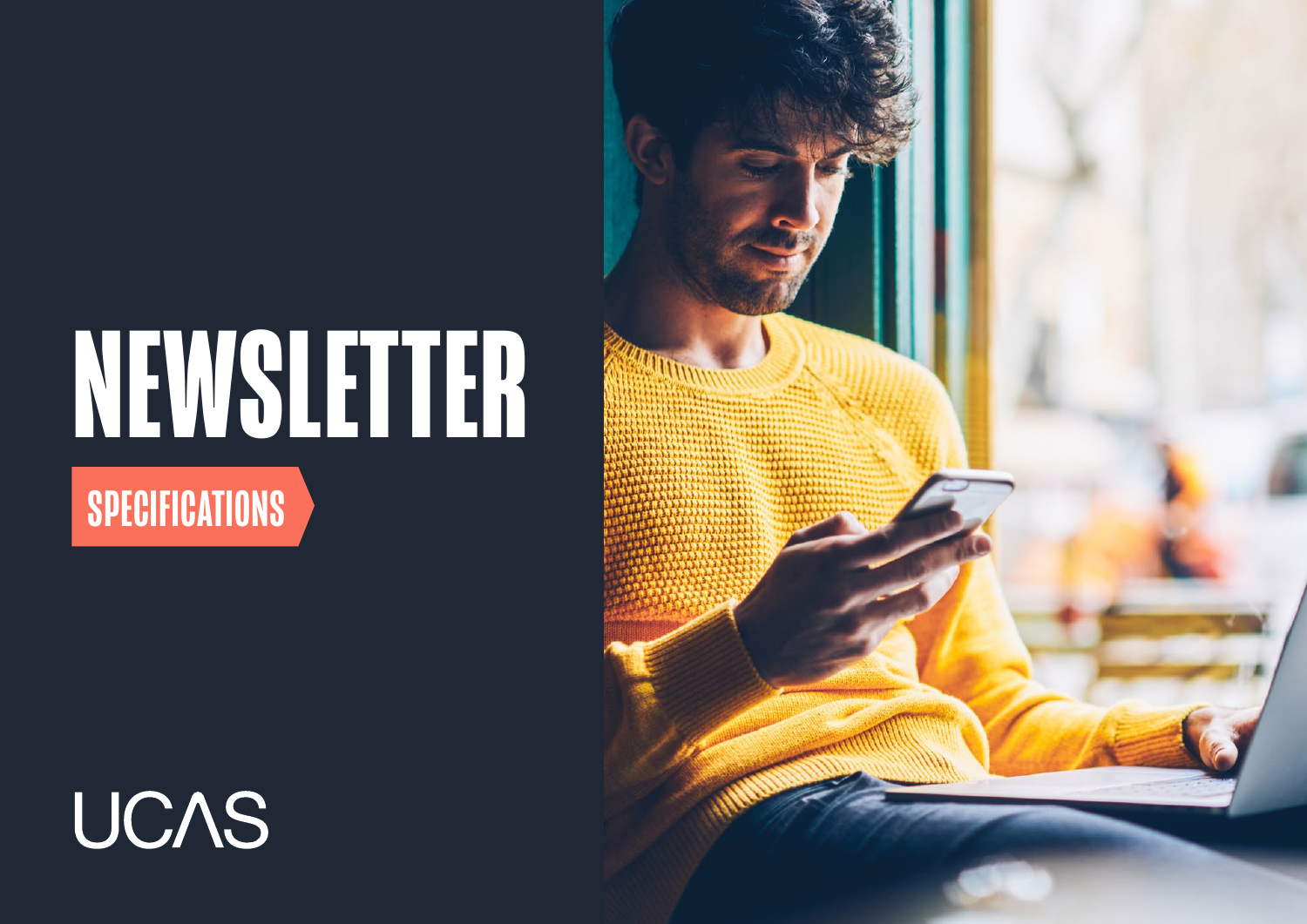### **NEWSLETTER SPECIFICATIONS**

#### **Thank you for choosing to advertise with UCAS.**

Please take the time to read the following email newsletter specification guidelines, before submitting creatives to us.

These guidelines contain the relevant information designed to help you build a suitable email creative.

All adverts and their content are subject to approval by UCAS.

- Please supply your content as a JPEG or GIF and accompanying copy with associated URLs.
- **‣** The use of tracking cookies on UCAS websites or products is prohibited.
- **‣** All advertising placements require an accompanying URL. Please avoid using long hexadecimal sequences in URLs.
- **‣** One URL per image and one URL per accompanying advert copy.
- **‣** We are unable to add tracking pixels to newsletters on behalf of clients – to track performance, please include UTM code as part of the URL.

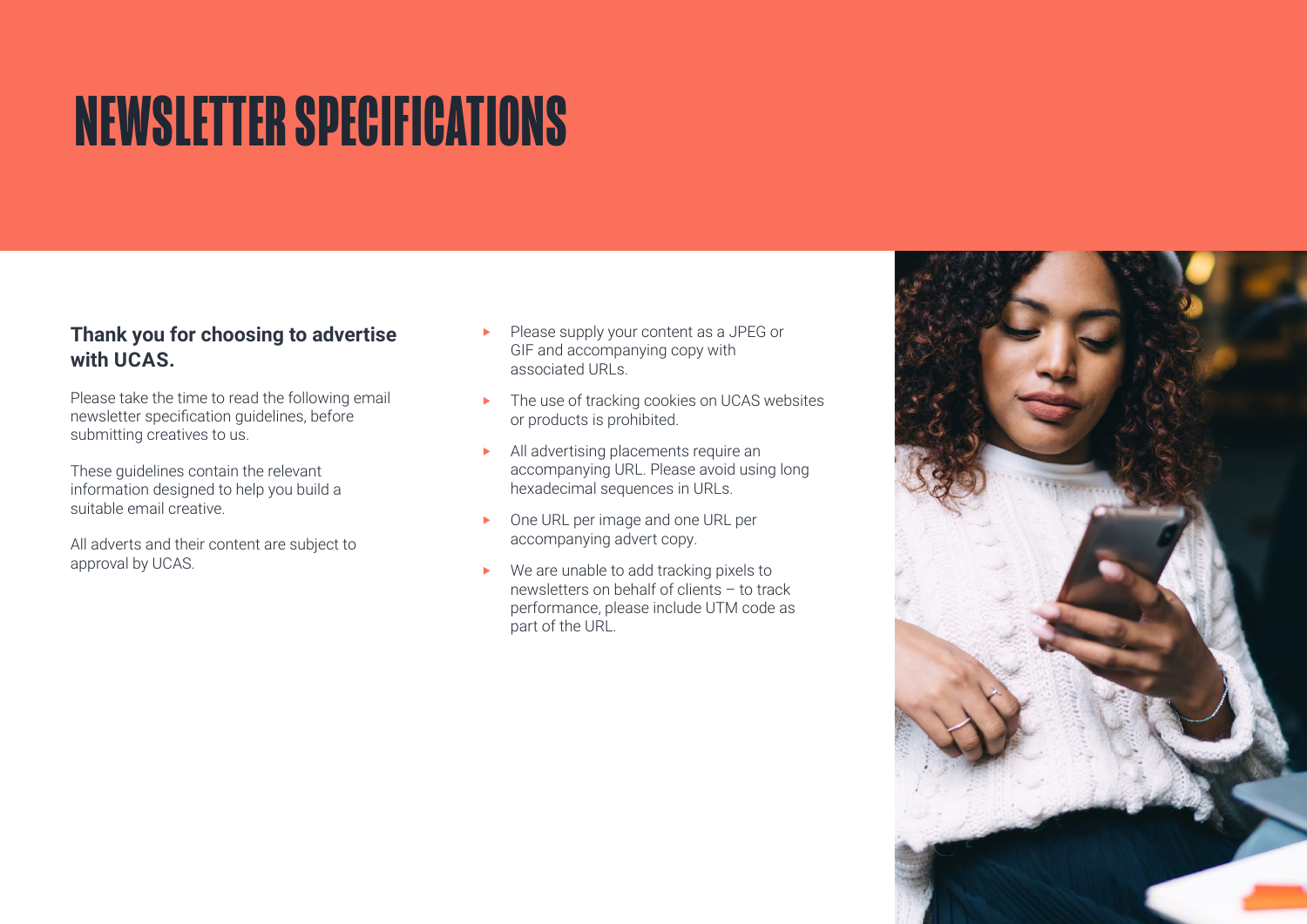### **ADVERT SPECIFICATIONS**

| <b>Audience type</b>                      | <b>Advertising options</b>                                                                | <b>Specifications</b>                                                                                                                                          |
|-------------------------------------------|-------------------------------------------------------------------------------------------|----------------------------------------------------------------------------------------------------------------------------------------------------------------|
| Advisers and<br>international<br>advisers | MPU with title, description and URL                                                       | Width 300 pixels by height 250 pixels<br>Title (up to 5 words)<br>Copy (up to 20 words)<br>Link (up to 5 words) - please provide full URL for the link         |
| Parents                                   | MPU with title, description and URL                                                       | Width 300 pixels by height 250 pixels<br>Title (up to 5 words)<br>Copy (up to 20 words)<br>Link (up to 5 words) - please provide full URL for the link         |
| UG applicants                             | Multiple content blocks within communications<br>journey - including image, copy and link | Image (width 300 pixels by height 250 pixels)<br>Title (up to 5 words)<br>Copy (up to 20 words)<br>Link (up to 5 words) - please provide full URL for the link |
| UG pre-applicants                         | Multiple content blocks within communications<br>journey - including image, copy and link | Image (width 300 pixels by height 250 pixels)<br>Title (up to 5 words)<br>Copy (up to 20 words)<br>Link (up to 5 words) - please provide full URL for the link |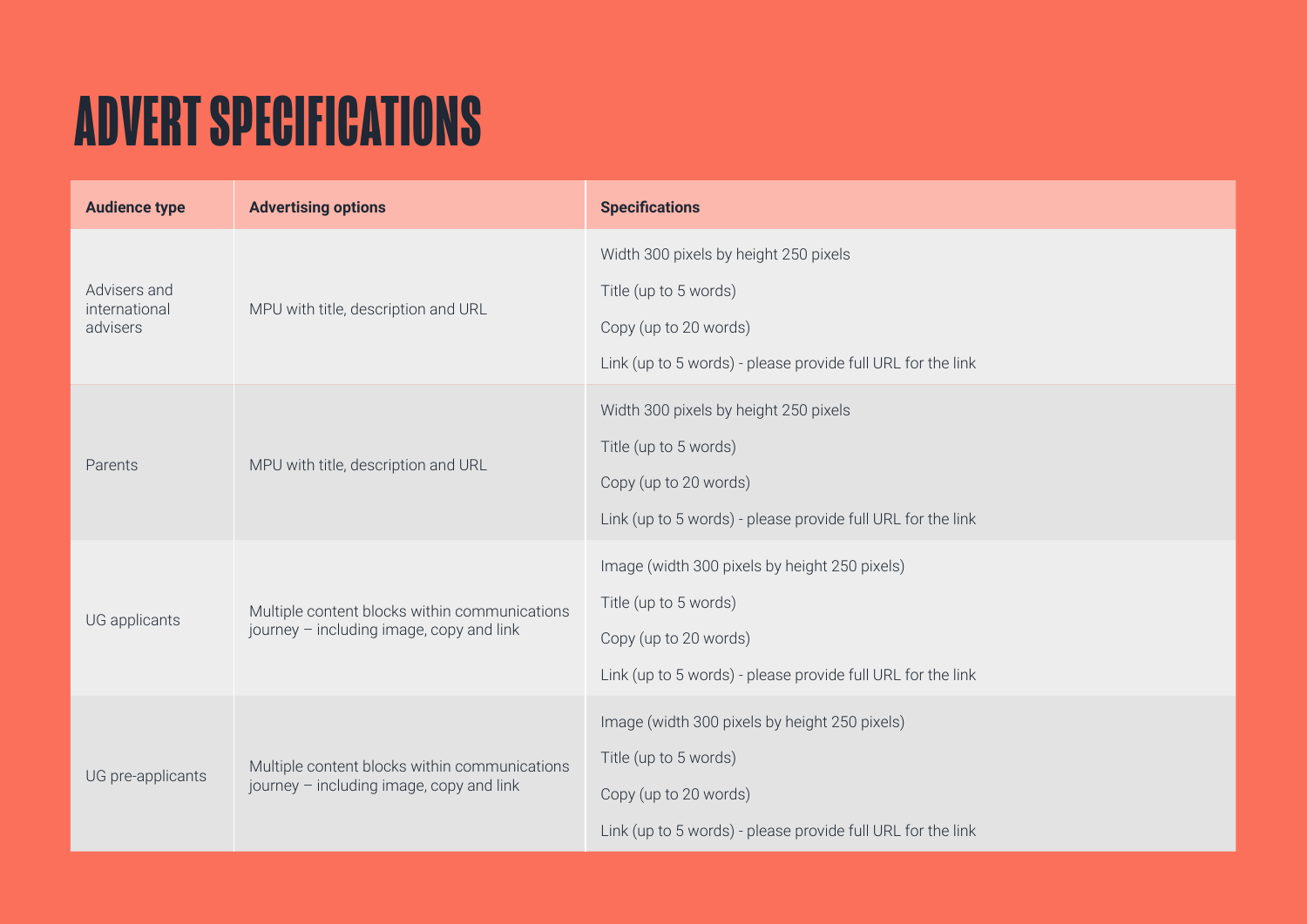### **MESSAGING AND CONTENT**

We aim to avoid the use of all-image creative due to spam filters. Filters will flag if an email has lots of text on images as it can't scan for certain words. Avoiding all-image creative also means the email is more accessible.

Emails should make sense without any of the images - they enhance the creative copy rather than contain the core messaging.

Please also be aware that spam filters may be triggered when specific words and phrases are used in the body or subject line.

Examples of what to avoid include:

- **‣** 'Money back'
- **‣** 'Cards accepted'
- **‣** 'Removal instructions'
- **‣** 'Extra income'
- **‣** '000'
- $\hat{P}$
- **‣** 'For free'
- **‣** Capitalised subject lines

Content must not contain messages or images that are (or can be perceived to be) offensive, or relating to sex, violence, drugs, gambling, and alcohol. We will not distribute content that is felt to be inappropriate for any reason (not limited to those listed), or is felt to adversely affect our spam score, with the final decision being made at our discretion.

**In case of any queries, please contact: UCAS Ad Operations Team [adops@ucas.ac.uk](mailto:adops%40ucas.ac.uk?subject=)**